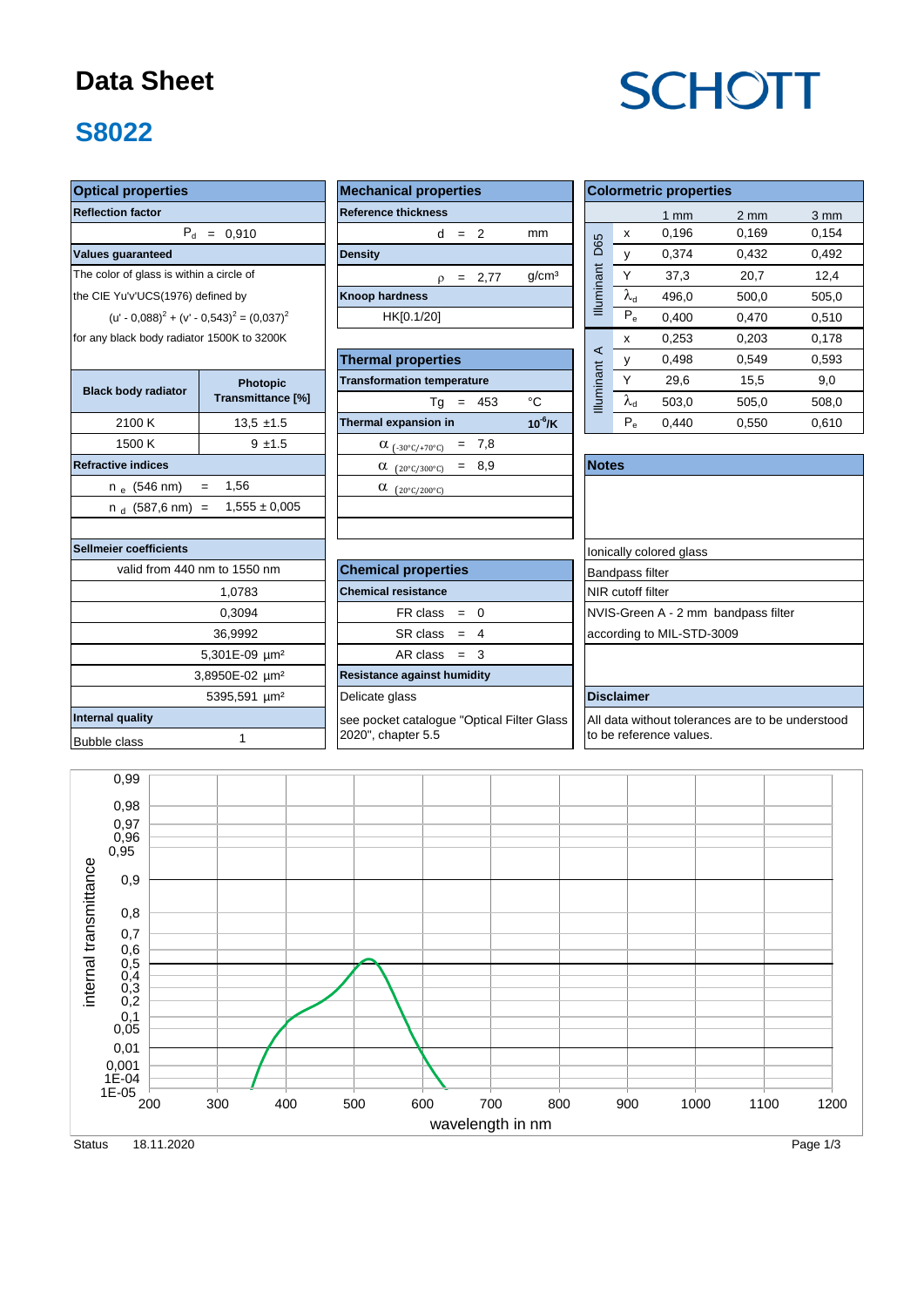## **Data Sheet**



#### **S8022**



| Internal transmittance ti at reference thickness<br>The internal transmittance values, tabulated and graphically represented, are reference values only |                                     |               |               |               |                                       |               |         |               |  |               |           |               |           |
|---------------------------------------------------------------------------------------------------------------------------------------------------------|-------------------------------------|---------------|---------------|---------------|---------------------------------------|---------------|---------|---------------|--|---------------|-----------|---------------|-----------|
| $\lambda$ /nm                                                                                                                                           | $\tau_i$                            | $\lambda$ /nm | $\tau_i$      | $\lambda$ /nm | $\tau_i$                              | $\lambda$ /nm |         | $\tau_i$      |  | $\lambda$ /nm | $\tau_i$  | $\lambda$ /nm | $\tau_i$  |
| 200                                                                                                                                                     | 1,0E-05<br>$\overline{\phantom{a}}$ | 500           | 4,483E-01     | 800           | 1,000E-05<br>$\overline{\phantom{a}}$ | 1100          | $\prec$ | 1,000E-05     |  | 2200          | 3,453E-01 | 3700          | 5,800E-02 |
| 210                                                                                                                                                     | 1,0E-05<br>$\overline{a}$           | 510           | 5,049E-01     | 810           | $< 1,000E-05$                         | 1110          | $\leq$  | 1,000E-05     |  | 2250          | 3,871E-01 | 3750          | 5,505E-02 |
| 220                                                                                                                                                     | 1,0E-05<br>$\overline{a}$           | 520           | 5,313E-01     | 820           | $< 1,000E-05$                         | 1120          |         | $< 1,000E-05$ |  | 2300          | 4,287E-01 | 3800          | 4,448E-02 |
| 230                                                                                                                                                     | 1,0E-05<br>$\overline{a}$           | 530           | 5,123E-01     | 830           | 1,000E-05<br>$\prec$                  | 1130          | $\prec$ | 1,000E-05     |  | 2350          | 4,691E-01 | 3850          | 3,093E-02 |
| 240                                                                                                                                                     | 1,0E-05<br>$\prec$                  | 540           | 4,431E-01     | 840           | $< 1,000E-05$                         | 1140          |         | $< 1,000E-05$ |  | 2400          | 5,060E-01 | 3900          | 1,879E-02 |
| 250                                                                                                                                                     | 1,0E-05<br>$\overline{\phantom{a}}$ | 550           | 3,370E-01     | 850           | $< 1,000E-05$                         | 1150          | $\prec$ | 1,000E-05     |  | 2450          | 5,380E-01 | 3950          | 9,286E-03 |
| 260                                                                                                                                                     | 1,0E-05<br>$\overline{a}$           | 560           | 2,201E-01     | 860           | $< 1,000E-05$                         | 1160          |         | $< 1,000E-05$ |  | 2500          | 5,617E-01 | 4000          | 3,658E-03 |
| 270                                                                                                                                                     | 1,0E-05<br>$\overline{a}$           | 570           | 1,199E-01     | 870           | $< 1,000E-05$                         | 1170          |         | $< 1,000E-05$ |  | 2550          | 5,775E-01 | 4050          | 1,282E-03 |
| 280                                                                                                                                                     | 1,0E-05<br>$\prec$                  | 580           | 5,327E-02     | 880           | 1,000E-05<br>$\prec$                  | 1180          | $\leq$  | 1,000E-05     |  | 2600          | 5,903E-01 | 4100          | 4,598E-04 |
| 290                                                                                                                                                     | 1,0E-05<br>$\prec$                  | 590           | 1,731E-02     | 890           | $< 1,000E-05$                         | 1190          |         | $< 1,000E-05$ |  | 2650          | 6,017E-01 | 4150          | 1,798E-04 |
| 300                                                                                                                                                     | 1,0E-05<br>$\overline{\phantom{a}}$ | 600           | 4,677E-03     | 900           | $< 1,000E-05$                         | 1200          | $\prec$ | 1,000E-05     |  | 2700          | 6,055E-01 | 4200          | 8,400E-05 |
| 310                                                                                                                                                     | 1,0E-05<br>$\prec$                  | 610           | 9,895E-04     | 910           | $< 1,000E-05$                         | 1250          | $\prec$ | 1,000E-05     |  | 2750          | 5,709E-01 | 4250          | 5,361E-05 |
| 320                                                                                                                                                     | $< 1,000E-05$                       | 620           | 1,628E-04     | 920           | $< 1,000E-05$                         | 1300          |         | $< 1,000E-05$ |  | 2800          | 3,741E-01 | 4300          | 4,785E-05 |
| 330                                                                                                                                                     | $< 1,000E-05$                       | 630           | 2,102E-05     | 930           | $< 1,000E-05$                         | 1350          | $\prec$ | 1,000E-05     |  | 2850          | 2,130E-01 | 4350          | 5,774E-05 |
| 340                                                                                                                                                     | $< 1,000E-05$                       | 640           | $< 1,000E-05$ | 940           | $< 1,000E-05$                         | 1400          |         | $< 1,000E-05$ |  | 2900          | 1,425E-01 | 4400          | 7,778E-05 |
| 350                                                                                                                                                     | $< 1,000E-05$                       | 650           | $< 1,000E-05$ | 950           | $< 1,000E-05$                         | 1450          |         | $< 1,000E-05$ |  | 2950          | 1,074E-01 | 4450          | 1,016E-04 |
| 360                                                                                                                                                     | 5,717E-04                           | 660           | $< 1,000E-05$ | 960           | $< 1,000E-05$                         | 1500          |         | 2,437E-05     |  | 3000          | 8,629E-02 | 4500          | 1,365E-04 |
| 370                                                                                                                                                     | 5,212E-03                           | 670           | $< 1,000E-05$ | 970           | $< 1,000E-05$                         | 1550          |         | 1,610E-04     |  | 3050          | 7,123E-02 | 4550          | 1,958E-04 |
| 380                                                                                                                                                     | 1,815E-02                           | 680           | $< 1,000E-05$ | 980           | $< 1,000E-05$                         | 1600          |         | 7,352E-04     |  | 3100          | 5,950E-02 | 4600          | 3,023E-04 |
| 390                                                                                                                                                     | 3,992E-02                           | 690           | $< 1,000E-05$ | 990           | $< 1,000E-05$                         | 1650          |         | 2,520E-03     |  | 3150          | 5,038E-02 | 4650          | 5,195E-04 |
| 400                                                                                                                                                     | 6,468E-02                           | 700           | $< 1,000E-05$ | 1000          | $< 1,000E-05$                         | 1700          |         | 6,915E-03     |  | 3200          | 4,380E-02 | 4700          | 9,015E-04 |
| 410                                                                                                                                                     | 9,600E-02                           | 710           | $< 1,000E-05$ | 1010          | $< 1,000E-05$                         | 1750          |         | 1,600E-02     |  | 3250          | 3,942E-02 | 4750          | 1,433E-03 |
| 420                                                                                                                                                     | 1,198E-01                           | 720           | $< 1,000E-05$ | 1020          | $< 1,000E-05$                         | 1800          |         | 3,121E-02     |  | 3300          | 3,689E-02 | 4800          | 2,044E-03 |
| 430                                                                                                                                                     | 1,414E-01                           | 730           | $< 1,000E-05$ | 1030          | $< 1,000E-05$                         | 1850          |         | 5,323E-02     |  | 3350          | 3,594E-02 | 4850          | 2,635E-03 |
| 440                                                                                                                                                     | 1,629E-01                           | 740           | $< 1,000E-05$ | 1040          | $< 1,000E-05$                         | 1900          |         | 8,298E-02     |  | 3400          | 3,609E-02 | 4900          | 3,028E-03 |
| 450                                                                                                                                                     | 1,883E-01                           | 750           | $< 1,000E-05$ | 1050          | $< 1,000E-05$                         | 1950          |         | 1,197E-01     |  | 3450          | 3,746E-02 | 4950          | 3,019E-03 |
| 460                                                                                                                                                     | 2,211E-01                           | 760           | $< 1,000E-05$ | 1060          | $< 1,000E-05$                         | 2000          |         | 1,616E-01     |  | 3500          | 4,005E-02 | 5000          | 2,545E-03 |
| 470                                                                                                                                                     | 2,620E-01                           | 770           | $< 1,000E-05$ | 1070          | $< 1,000E-05$                         | 2050          |         | 2,074E-01     |  | 3550          | 4,379E-02 | 5050          | 1,799E-03 |
| 480                                                                                                                                                     | 3,155E-01                           | 780           | $< 1,000E-05$ | 1080          | 1,000E-05<br>$\prec$                  | 2100          |         | 2,550E-01     |  | 3600          | 4,878E-02 | 5100          | 1,030E-03 |
| 490                                                                                                                                                     | 3,799E-01                           | 790           | $< 1,000E-05$ | 1090          | $< 1,000E-05$                         | 2150          |         | 3,025E-01     |  | 3650          | 5,436E-02 | 5150          | 4,597E-04 |